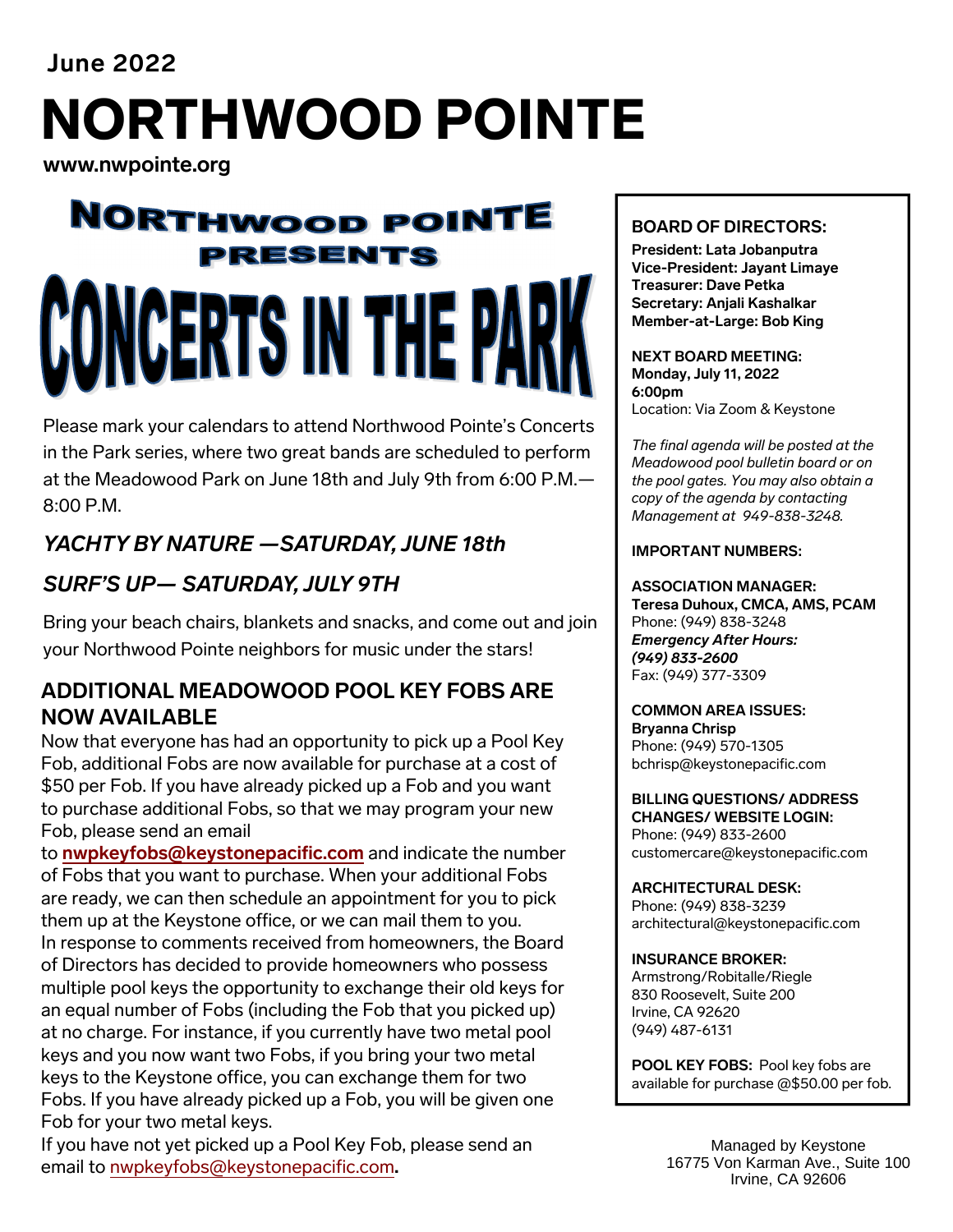# **June 2022 REMINDERS**

 For after-hours association maintenance issues, please call (949) 833.2600 to be connected with the emergency service line. Please call 9-11 for life-threatening emergencies.

 Monday, July 11, 2022 - Board Meeting @ 6:00pm Location: Via Zoom and Keystone - 16775 Von Karman, Suite 100, Irvine, CA

### **MAY 9, 2022 BOARD MEETING HIGHLIGHTS**

- March 14, 2022 General Session Meeting Minutes, April 12, 2022 Annual Meeting of the Members and the April 19, 2022 Annual Meeting of the Delegates were approved
- February 28, 2022 and March 31, 2022 Financial Statements were accepted
- The Reseating of the Board of Directors
- 2023 Reserve Study Proposal was approved
- Ratification of Villa Park Tree Removals were approved
- **Merrill Lynch CD Investments were approved**
- Ratification of Smart Systems Technoligies Proposal was approved
- **Dutdoor Dimensions Proposal was approved**

### **COMMUNITY REMINDERS**

#### **NORTHWOOD POINTE POOL**

Please do your part to help keep the Meadowood Pool in tip-top shape this summer season. When using the pool facilities, we ask that you treat the pool area, furniture and restrooms like you do your own homes. We thank you for your anticipated cooperation.

#### **LARGE UMBRELLA USAGE**

The large shade umbrellas at the pool area only may be raised with a key and are purposely left closed if foul weather conditions (e.g. winds or rain) are anticipated to avoid costly damage to the canvases at the discretion of the janitorial service and the lifeguards on duty. Please do not attempt to force the umbrellas open as this will cost the Association to have them repaired.

#### **BARBECUE AREA**

BBQ grills and picnic table areas may not be reserved and are for use on a first-come, first-served basis. Please keep this in mind and exercise courtesy in using the BBQs by cleaning the grills after use, and being mindful not to monopolize the grills so that others waiting may also use the BBQs. Also, do not set up at the picnic tables all day so that these can be available for others to use them, as needed.

#### **POOL AREA WI-FI**

If you experience any difficulties accessing the Wi-Fi while you are at the pool area, please call Cox's 24 hour Customer Service line at 1-877-897-2159 for assistance.

#### **SUMMER POOL USE CALENDAR**

The summer use calendar is posted at the pool's bulletin board which includes the swim meet schedule for July and August.

# **VOLUNTEER TO BE A COOL BLOCK LEADER!**

The City of Irvine is embarking on a journey to become carbon neutral by 2030!

To reach this goal, volunteer block leaders are helping us create Cool Blocks - planet-friendly, disaster resilient and community-rich blocks.

## **INTERESTED?**

All training and support is provided.

Go to www.coolirvine.org to learn more or email patty@coolcity.earth.

Click on "Sign-up" to volunteer!

SCAN FOR MORE INFO.



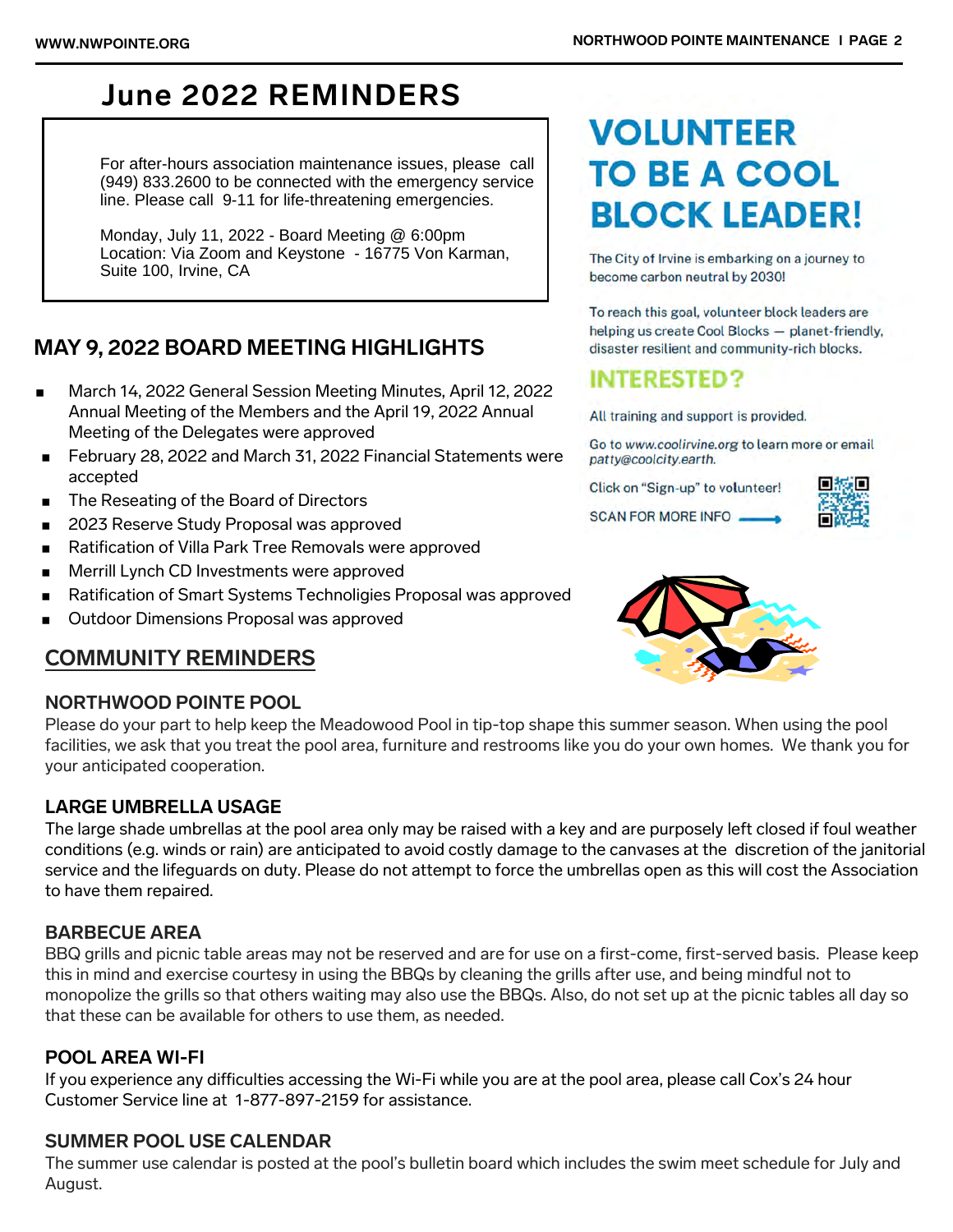## **POOL RULES**

*Effective April 1, 2018* 

#### **Hours**

Sunday - Thursday 6:00 A.M. to 10:00 P.M. Friday & Saturday 6:00 A.M. to 10:30 P.M.

#### **Reservations**

Individual homeowners may not reserve pool facilities for exclusive use.

#### **Pool Manager**

Any problems should be reported immediately to Keystone Pacific Property Management, LLC, at (949) 833-2600.

#### **General Rules**

- 1. Persons under the age of 14 may not use the pool unless accompanied and supervised by a person 18 years or older. Use the pool at your own risk. The Association assumes no responsibility for any accident or injury in connection with such use or for any loss or damage to personal property.
- 2. Pool Furniture may not be removed from the pool area for any reason at any time, including for use at the park.
- 3. Guests may make use of the swimming pool/wading pool only when accompanied by the resident host.
- 4. For health reasons, persons with bladder control or incontinence issues are required to wear leak-proof swimming attire in the pool (including "swim diapers" for diaper-age persons).
- 5. Persons with contagious maladies or persons with open sores will not be permitted to use the swimming pool/wading pool.
- 6. For shoulder length hair or longer, it is recommended that hair be tied back, braided or a cap worn (hair clogs the drains).
- 7. No running or "horse play" on the pool deck.
- 8. No "horse play" in the swimming pool/wading pool.
- 9. No ball/Frisbee or object throwing.
- 10. No water guns allowed in pool or pool area.
- 11. No gum in the pool area.
- 12. No skateboards, bicycles/tricycles/skates/roller blades inside the fenced area.
- 13. No glass bottles or other glass containers/objects inside the fenced area.
- 14. No pets inside the fenced area.
- 15. No unduly loud or disturbing noise inside the fenced area.
- 16. No radios/playback sound devices without headsets inside the fenced area.
- 17. No diving from benches, tables or other facility structures inside the fenced area.
- 18. No rafts, inflatable objects, or diving rings during busy periods. The lifeguard determines busy periods. Lifejackets are always allowed.
- 19. No "boogie boards", body boards or surf boards.
- 20. Smoking is prohibited.
- 21. Alcoholic beverages are prohibited.
- 22. Food and drink is prohibited in the pool and wader.
- 22. No pool furniture in the pool.
- 23. Anyone urinating or defecating in the pool is subject to immediate removal from the pool and pool area and the imposition of appropriate penalties, which may include charging residents with all costs associated with the draining and cleaning of pool. Residents are also subject to fines for such actions by themselves or their guests.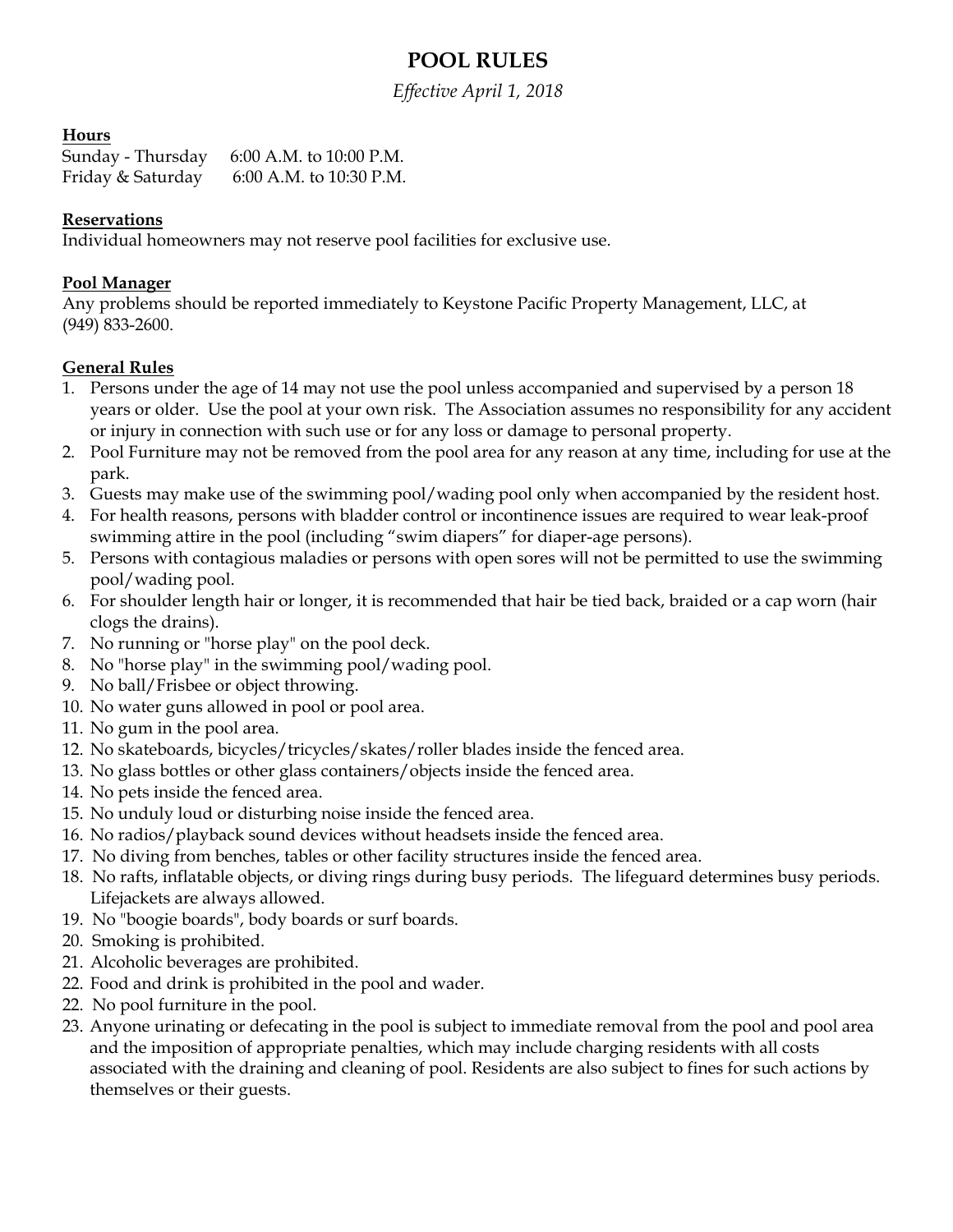# **POOL RULES CONTINUED**

- 25. Two (2) designated lanes are provided for lap swimming only and not for lounging or playing. Lane lines are not to be hung on.
- 26. Barbecues and picnic benches are available on a first come first serve basis at all times and may not be reserved.
- 27. Any damage to equipment or furnishings must be reported promptly. Members responsible for the damage will be required to reimburse the association for losses related to the damage.
- 28. The "buddy system" is recommended to be used by all swimmers at all times. For safety reasons, no one should swim alone.
- 29. For safety reasons, all gates must remain closed and locked at all times.
- 30. Each household may bring up to 15 guests. Any party seen with guests over the 15 person limit allowed will be requested to leave the pool area. Residents may call Nordic Security to take action at 714) 751-0347.
- 31. Any resident or resident's guest who jumps over the fence to gain entry to the recreational facility will be required to leave the facility for the day. If this conduct occurs a second time, the person will be asked to leave the facility for the day and a letter will be sent to the homeowner. Non-resident violators will be reported to the police as trespassers.



#### **SWIM LESSONS CONDUCTED AT THE NORTHWOOD POINTE POOL**

Please be advised that swim lessons conducted at the Northwood Pointe pool must be for **residents** only and may use no more than two (2) lanes to allow lap swimmers to swim. If lane lines are being used by swimmers, please conduct lessons in the main body of the pool. If you have any questions, please contact Management.

#### **HOMEOWNERS ARE RESPONSIBLE FOR THEIR TENANTS**

Owners, if you are renting out your property, please ensure that your tenants have a copy of the Master and Sub-Association *Rules and Regulations* and adhere to them. As the homeowner, you are ultimately responsible for their actions. If you do not have a copy of the Rules and Regulations, please contact Keystone Pacific Property Management , LLC and one can be provided to you. You may also want to provide them with a copy of the monthly newsletter.

#### **LOCAL RESIDENT OWNED BUSINESSES**

Are you a Northwood Pointe resident who owns your own business looking to get word out to your neighbors? Have you considered placing an add in our newsletter? The nominal ad fees are as follows:

\$10.00 business card-sized ad \$20.00 quarter page ad

\$40.00 half page ad \$80.00 full page ad

Additionally, if you purchase a full twelve months worth of ad space in advance, you only pay for 10 months and get two months free (i.e. \$100.00 vs. \$120.00 for a business card-sized ad). The newsletter ads are a courtesy available only to Northwood Pointe residents. Our monthly newsletter is distributed to all our 1,930 residences. Offsite owners also receive the newsletters. If you are submitting a new ad, the non-refundable fee must be paid in advance. Please make your check payable to Northwood Pointe Maintenance Association. All ads must be submitted via email in a .jpeg, .gif or word file to Teresa at tduhoux@keystonepacific.com. Ad space is based on available space.

*The Northwood Pointe Maintenance Association assumes no liability for and does not endorse the advertised services, goods, or events.*